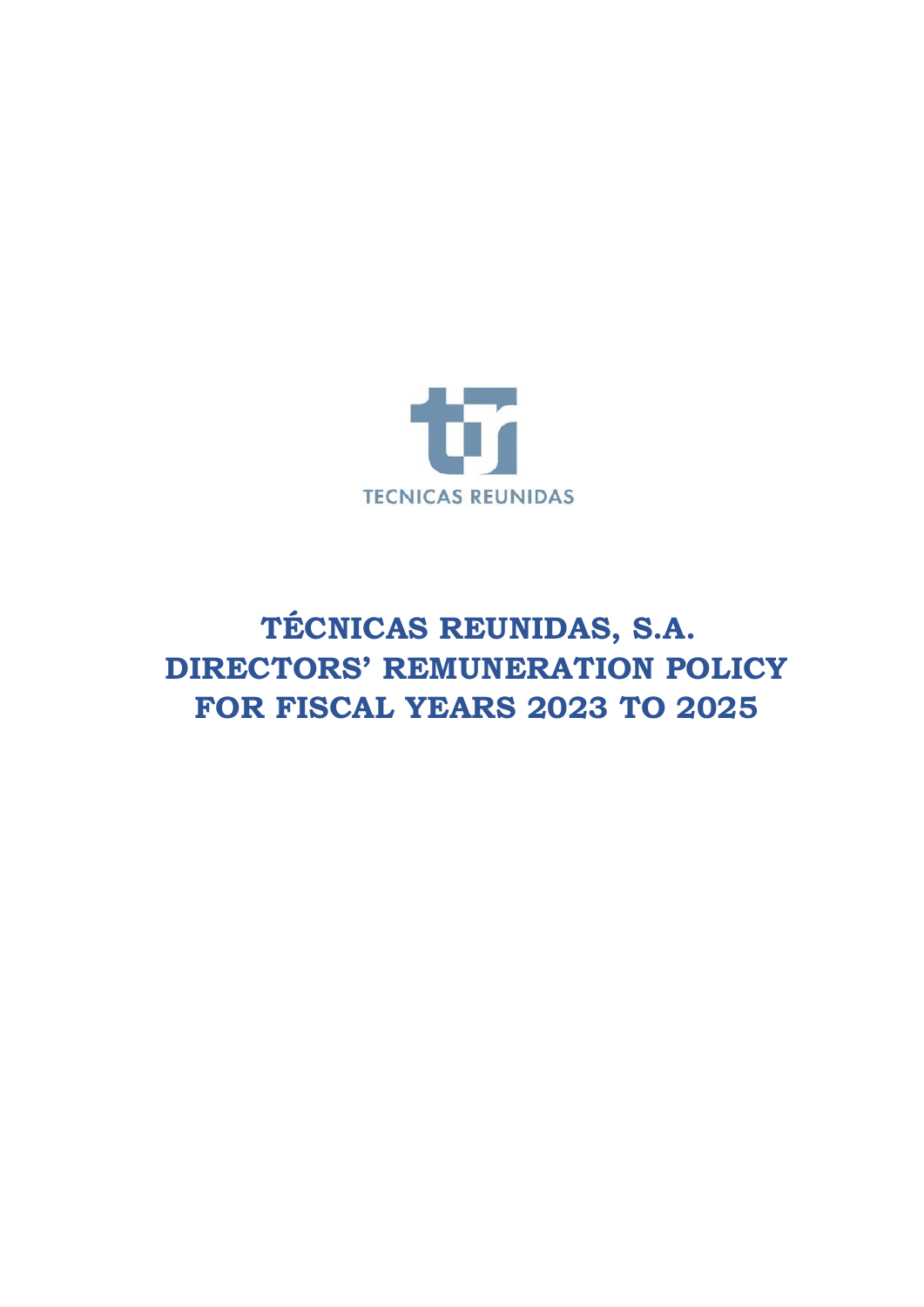## **CONTENTS**

| II. BASIC PRINCIPLES OF THE REMUNERATION POLICY                                                                           |  |
|---------------------------------------------------------------------------------------------------------------------------|--|
| III. BODIES WITH THE POWERS TO WRITE AND APPROVE THE                                                                      |  |
| IV. REMUNERATION SCHEME APPLICABLE TO DIRECTORS IN THEIR                                                                  |  |
| V. REMUNERATION SCHEME APPLICABLE TO DIRECTORS WITH                                                                       |  |
| VI. BASIC CONDITIONS OF CONTRACTS FOR DIRECTORS WITH                                                                      |  |
| VII. CONTRIBUTION OF THE REMUNERATION POLICY TO THE<br>COMPANY'S LONG-TERM SUSTAINABILITY, INTERESTS AND STRATEGY         |  |
|                                                                                                                           |  |
| VIII. LINK BETWEEN THE POLICY AND THE REMUNERATION AND<br><b>EMPLOYMENT CONDITIONS FOR TÉCNICAS REUNIDAS EMPLOYEES 13</b> |  |
| IX. REMUNERATION POLICY APPLICABLE TO NEW DIRECTORS 13                                                                    |  |
|                                                                                                                           |  |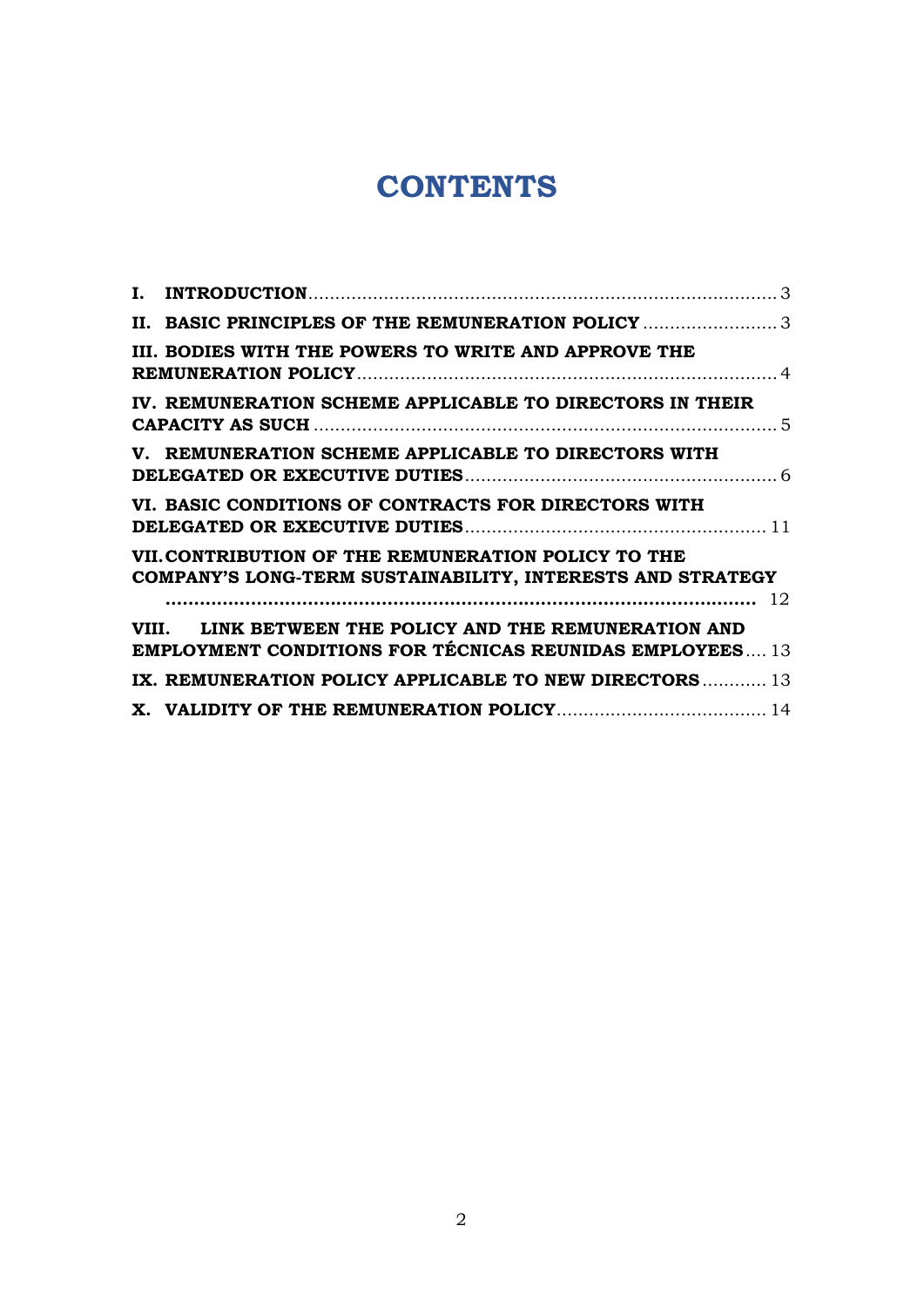### **TÉCNICAS REUNIDAS, S.A. DIRECTORS' REMUNERATION POLICY FOR FISCAL YEARS 2023 TO 2025**

#### <span id="page-2-0"></span>**I. INTRODUCTION**

Pursuant to the provisions of article 529.novodecies.1 of the Recast Text of the Spanish Corporate Enterprises Act ("LSC"), the General Meeting of Shareholders of listed trading companies shall approve a remuneration policy for their directors as a separate item on the Agenda for application for a maximum period of three fiscal years. However, the General Meeting of Shareholders may determine that proposed new remuneration policies shall be applicable from the date of approval and for the following three fiscal years.

In accordance with this provision and pursuant to the proposal from the Appointments and Remunerations Commission dated May 19, 2022, the Board of Directors of Técnicas Reunidas, S.A. ("Técnicas Reunidas" or the "Company") at its meeting on May 24, 2022 agreed to propose the approval of this Técnicas Reunidas, S.A. Directors' Remuneration Policy for fiscal years 2023 to 2025 (the "Remuneration Policy") to the Ordinary General Meeting of Shareholders to be held on June 28, 2022. Pursuant to the provisions of article 529.novodecies.4 LSC, the proposed Remuneration Policy is accompanied by a specific explanatory support report from the Appointments and Remunerations Commission.

The Remuneration Policy was written in accordance with the provisions of article 22 of the Bylaws, article 26 of the Company's Board of Directors Regulations, articles 217, 249 and 529.sexdecies and following LSC as well as the Recommendations for Good Governance Code for Listed Companies endorsed by the Company.

#### <span id="page-2-1"></span>**II. BASIC PRINCIPLES OF THE REMUNERATION POLICY**

The Técnicas Reunidas Remuneration Policy is based on the principle of proportionality in remuneration for directors established in article 26.4 of the Company's Board of Directors' Regulations and article 217.4 LSC and, as a result, the Remuneration Policy:

- (i) maintains a reasonable proportion with the Company's importance considering its size, turnover, number of employees and economic significance, among other factors; and
- (ii) is geared towards promoting the Company's long-term profitability and sustainability, in order to avoid excessive risk-taking and the rewarding of unfavorable results.

Likewise, pursuant to the provisions of article 26 of the Company's Board of Directors Regulations and Recommendation 56 of the Good Governance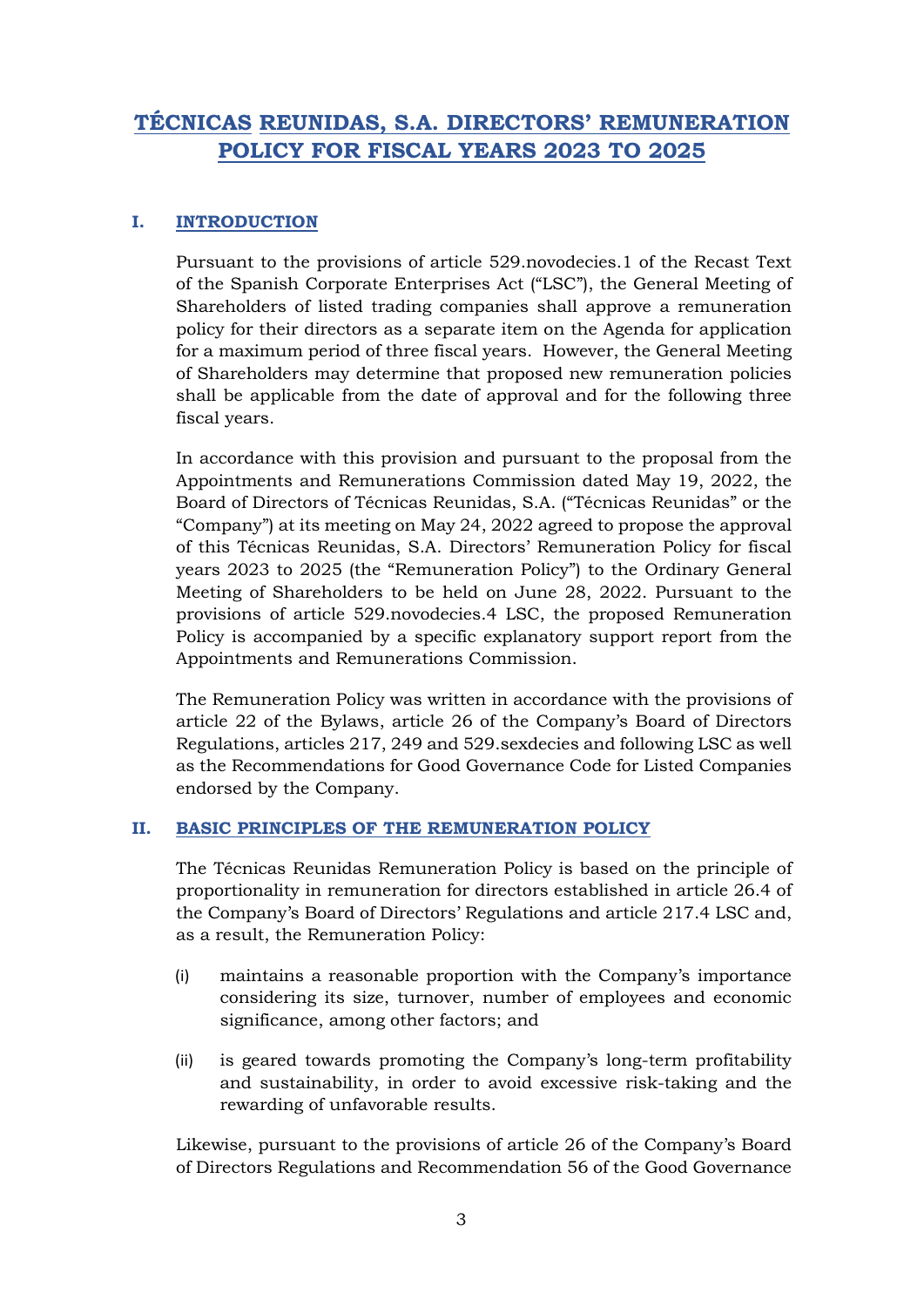Code for Listed Companies, the Company's Remuneration Policy pursues (i) on the one hand, attracting and retaining the Company's directors; and (ii) on the other hand, rewarding the effective dedication, qualifications and responsibility assumed by each of the directors without in any case compromising the independence of judgement of the non-executive directors.

On the other hand, the Remuneration Policy is aimed at aligning directors' remuneration with the Técnicas Reunidas strategies and the interests of the Company and its shareholders, having taken into consideration the Company's economic and sustainability situation, market standards for comparable companies and the remuneration and employment conditions of Company employees, as indicated below, when writing it.

Moreover and in line with the provisions of article 26.5 of the Board of Directors Regulations, remuneration for non-executive directors:

- (i) will aim to appropriately reward their effective dedication, qualifications and responsibilities; and
- (ii) should be sufficient to attract and retain directors of the desired profile, but not so high as to compromise their independence of judgment.

Finally, the Company's Board of Directors is committed to applying the principle of transparency to all items of remuneration included in the Remuneration Policy, providing transparent, sufficient and timely information.

In this regard, the Board of Directors shall prepare an Annual Report on the Remuneration of Directors annually which shall be made available to the Company's shareholders upon notification of the Ordinary General Meeting and shall be submitted for consultative voting as a separate item on the Agenda.

#### <span id="page-3-0"></span>**III. BODIES WITH THE POWERS TO WRITE AND APPROVE THE REMUNERATION POLICY**

The Remuneration Policy must be subject of approval by the General Meeting of Shareholders and such approval shall require the intervention of the following bodies:

(i) Appointments and Remuneration Commission: The Appointments and Remunerations Commission, comprised exclusively of nonexecutive directors and, therefore, no executive director, shall prepare the proposed Remuneration Policy for submission to the Board of Directors as well as approve a specific explanatory and supporting report on the Remuneration Policy which the Board of Directors shall propose to the General Meeting of Shareholders for approval. Along with the proposed Remuneration Policy, such report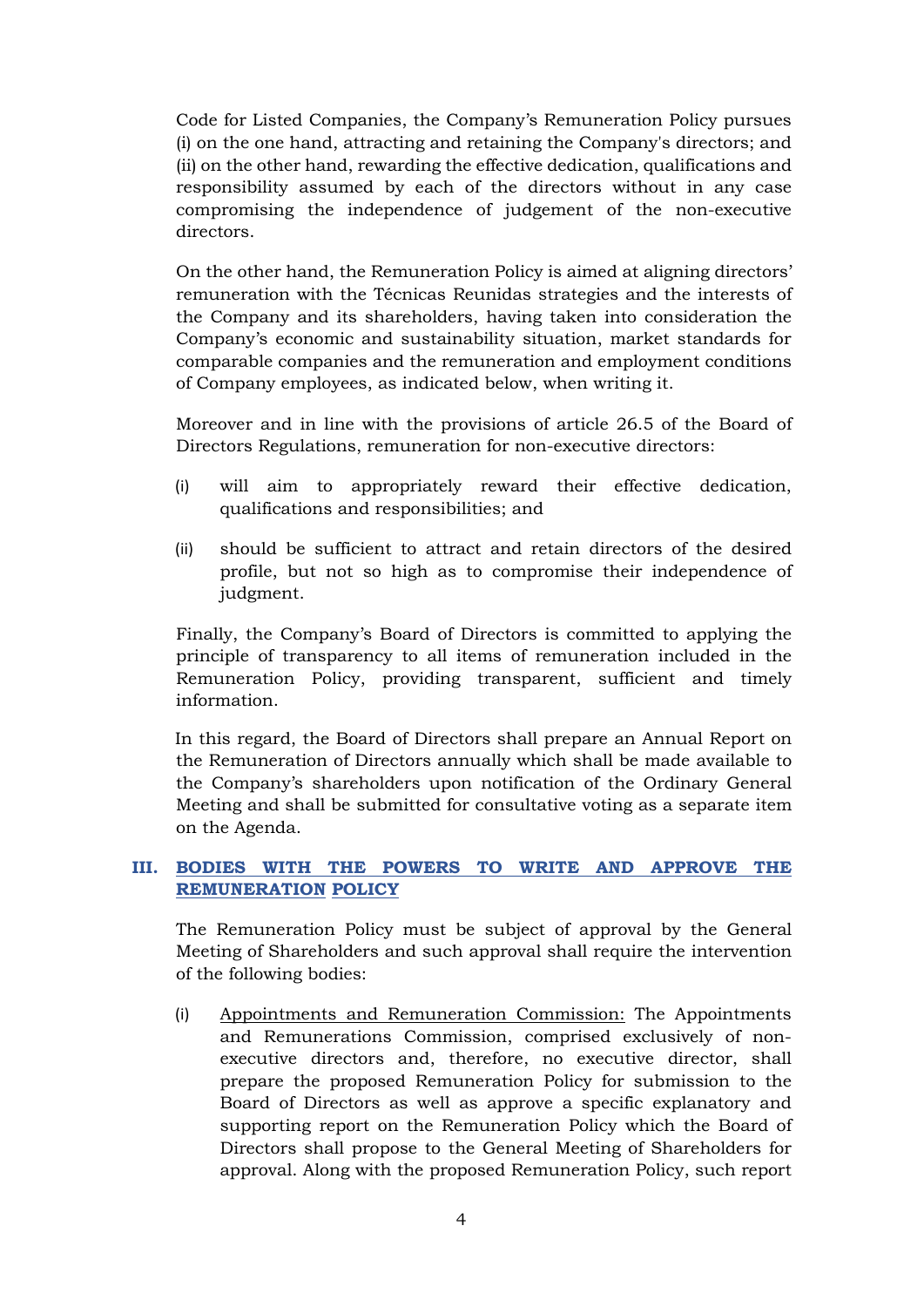must be made available to the General Meeting of Shareholders from the date of notification of the meeting and the shareholders may ask for a copy of both documents for delivery or mailing free of cost.

(ii) Board of Directors: The Board of Directors will propose the Remuneration Policy to the General Meeting of Shareholders with grounds for such. The proposal by the Board of Directors must be made available to the General Meeting of Shareholders upon notice to attend.

Likewise, the Board of Directors is the body with the power to determine and approve the terms and conditions of the contracts for the Company's executive directors subject to the Remuneration Policy approved by the General Meeting of Shareholders (articles 249 and 529.octodecies LSC). The executive directors shall refrain from participating in the discussions and votes related to such resolutions.

(iii) General Meeting of Shareholders: The General Meeting of Shareholders shall approve, where appropriate, the Company's Remuneration Policy which shall remain in effect for the three fiscal years following approval thereof. In a view to avoiding any possible conflicts of interest, directors who, following a public request, have been designated representatives of any shareholder for the General Meeting shall abstain from exercising the voting right corresponding to the represented shares in relation to any resolutions concerning the Remuneration Policy unless instructions on the vote have been received. Any modification or substitution of the Policy will also require prior approval from the General Meeting of Shareholders without prejudice to the provisions of article 529.novodecies.5 LSC.

#### <span id="page-4-0"></span>**IV. REMUNERATION SCHEME APPLICABLE TO DIRECTORS IN THEIR CAPACITY AS SUCH**

In application of the provisions of article 22 of the Bylaws and article 26.1 of the Company's Board of Directors Regulations, the remuneration for directors as such shall be comprised of the following items of remuneration:

- (i) Fixed annual remuneration for being on the Board of Directors.
- (ii) An additional fixed annual allocation for presiding a Commission.
- (iii) Per diem expenses for attending Board of Directors and Commission meetings, as appropriate.

The maximum annual amount of remuneration for all directors is set at 5,000,000 euros, which will remain in force unless modified by the General Meeting of Shareholders.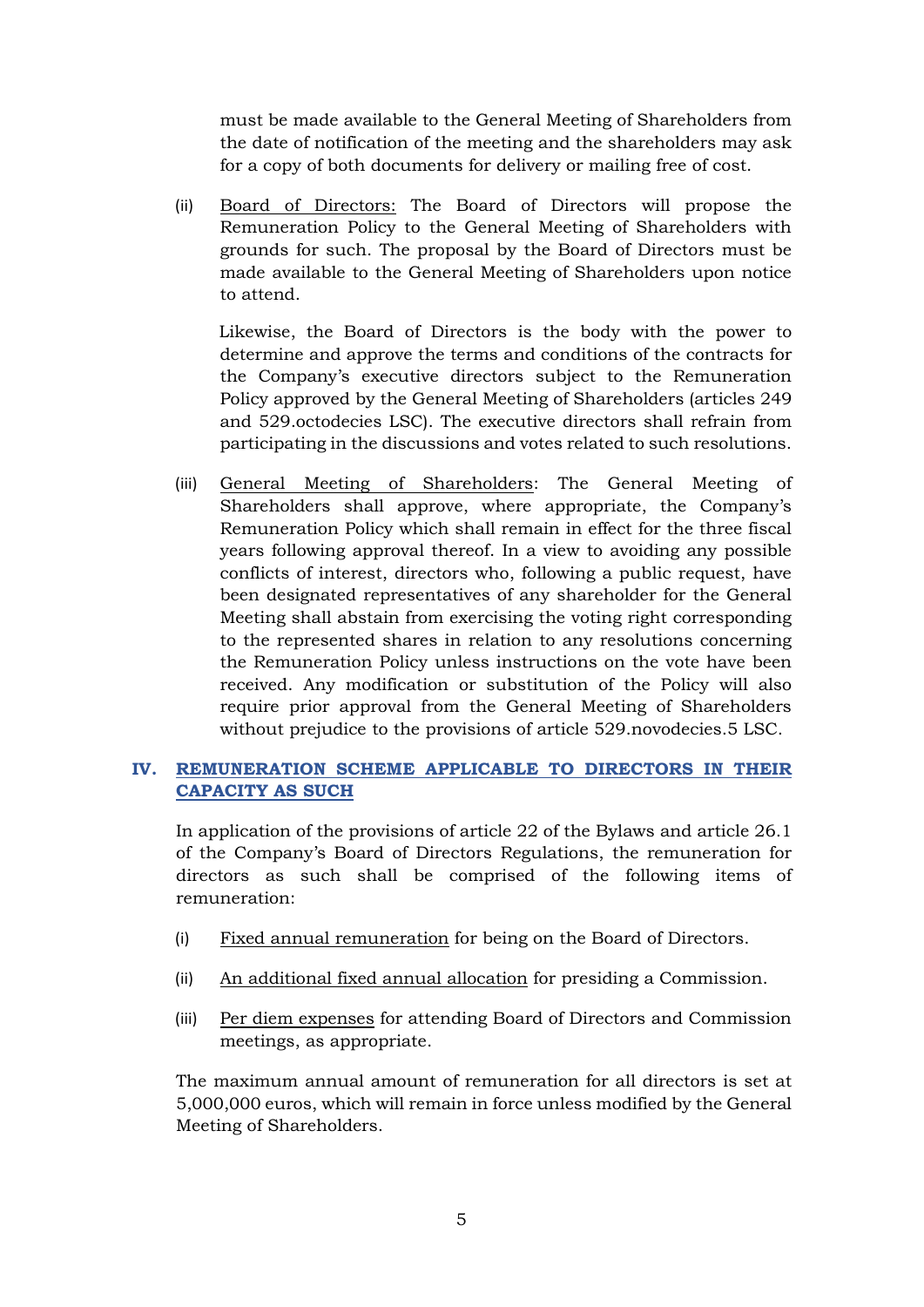Subject to the cap established in this Policy, the Company's Board of Directors will determine the individual remuneration for each director for their service in their capacity as such taking into account their membership on Commissions, the offices they hold, their work in service of the Company as well as any specific contributions directors may make based on their qualifications and professional experience as per an Appointments and Remunerations Commission report.

The receipt of these items of remuneration shall require compliance with the conditions established on this matter by Order PCM/679/2020, of 23 July and, as a result, the reimbursement by the Company of 75% of the temporary public aid received by Técnicas Reunidas chargeable to the Fund to Support the Solvency of Strategic Companies. Therefore, the remuneration for the members of the Board of Directors may not exceed the fixed part of their remuneration in effect at the end of fiscal year 2019 until said reimbursement has been made. All of the foregoing will be reported in detail in the Annual Report on the Remuneration of Directors.

#### <span id="page-5-0"></span>**V. REMUNERATION SCHEME APPLICABLE TO DIRECTORS WITH DELEGATED OR EXECUTIVE DUTIES**

Pursuant to the provisions of articles 249 and 529.octodecies LSC, the directors who have been assigned delegated or executive duties shall have the right to receive remuneration for such duties in addition to their remuneration as directors.

As of the date of the approval of this Policy, the President of the Board of Directors is the only member of the Board who performs delegated or executive duties.

To this end and in compliance with the provisions of articles 22 of the Bylaws and 26.6 of the Board of Directors Regulations, Company directors with delegated or executive duties will be entitled to receive remuneration comprising the following items of compensation:

(i) Fixed annual remuneration of 800,000 euros for the President when an executive director.

In accordance with the level of responsibility undertaken by the director and the market studies and analysis completed and subject to the limits established in article 217.4 LSC, the Board of Directors may update the sums of the fixed remuneration following a report by the Appointments and Remunerations Commission and reporting these updates in the corresponding Annual Report on the Remuneration of Directors made available to the shareholders upon notification of a General Meeting.

(ii) Variable annual remuneration aimed at strengthening the director's commitment to the Company and as a performance incentive, linking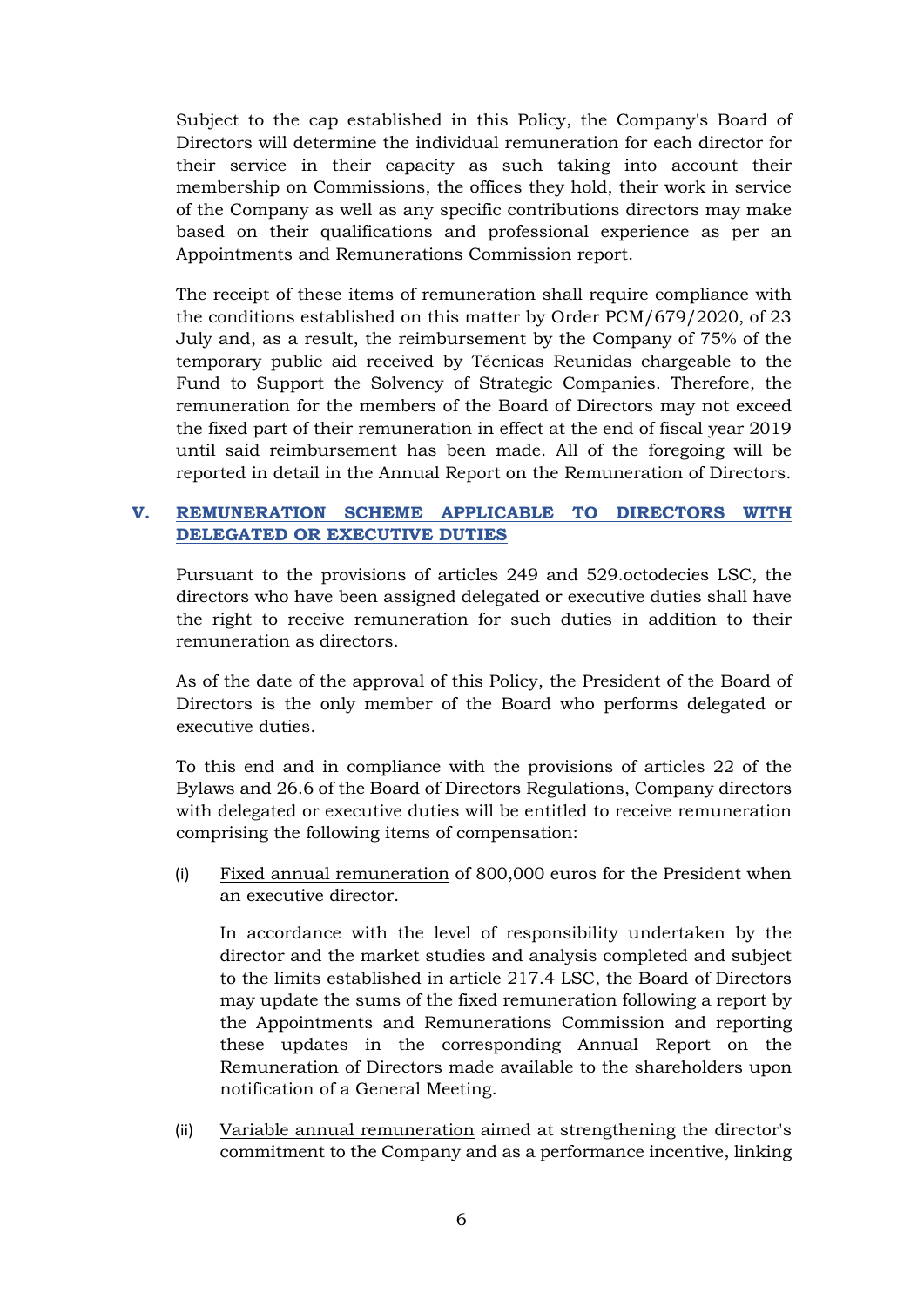part of this remuneration to the Company's performance and the director's individual performance.

The variable annual remuneration will consist of an annual premium or *bonus* system amounting to a maximum of 550,000 euros for the fulfilment of objectives, which may be adjusted by 10% upward or downward, based on the director's individual performance.

The variable remuneration will be paid after year end and determined taking into account the year end results.

Besides the director's professional performance, the fundamental parameters for the accrual of the variable remuneration shall be the evaluation of the Company's performance, taking into consideration both quantitative objectives such as its order/award portfolio, margin (EBITDA) and consolidated revenue as well as non-financial objectives which shall include parameters such as safety and the environment.

Specifically, the variable annual remuneration shall be linked to the following targets and weightings for fiscal year 2023:

- Financial targets: consolidated revenue (20%), order portfolio (30%) and margin (EBITDA) (30%).
- Non-financial targets: safety (10%) and the environment (10%).

The above targets have an associated scale of achievement that includes a minimum threshold below which the LTIP will not be paid. In particular, the Company will assess minimum weighted compliance of between 50% and 70% of the total targets.

The specification of the objectives and their weightings for future fiscal years during the term of this Remuneration Policy, the adjustment of 10% for performance evaluations and the sum receivable in each of the years be the responsibility of the Board of Directors, at the proposal of the Company's Appointments and Remuneration Commission.

The Company's Annual Report on the Remuneration of Directors will detail the achievement of specific targets for each fiscal year and the level of compliance thereof.

In any case, any reservations in the external auditor's report that weaken the Company's results shall be taken into account when establishing the variable remuneration.

Variable remuneration is deferred and paid only after fiscal year end so the Company may evaluate and verify compliance with the parameters established for the determination of the corresponding remuneration. The evaluation shall be carried out, among other aspects, on the basis of the annual results of the Company and its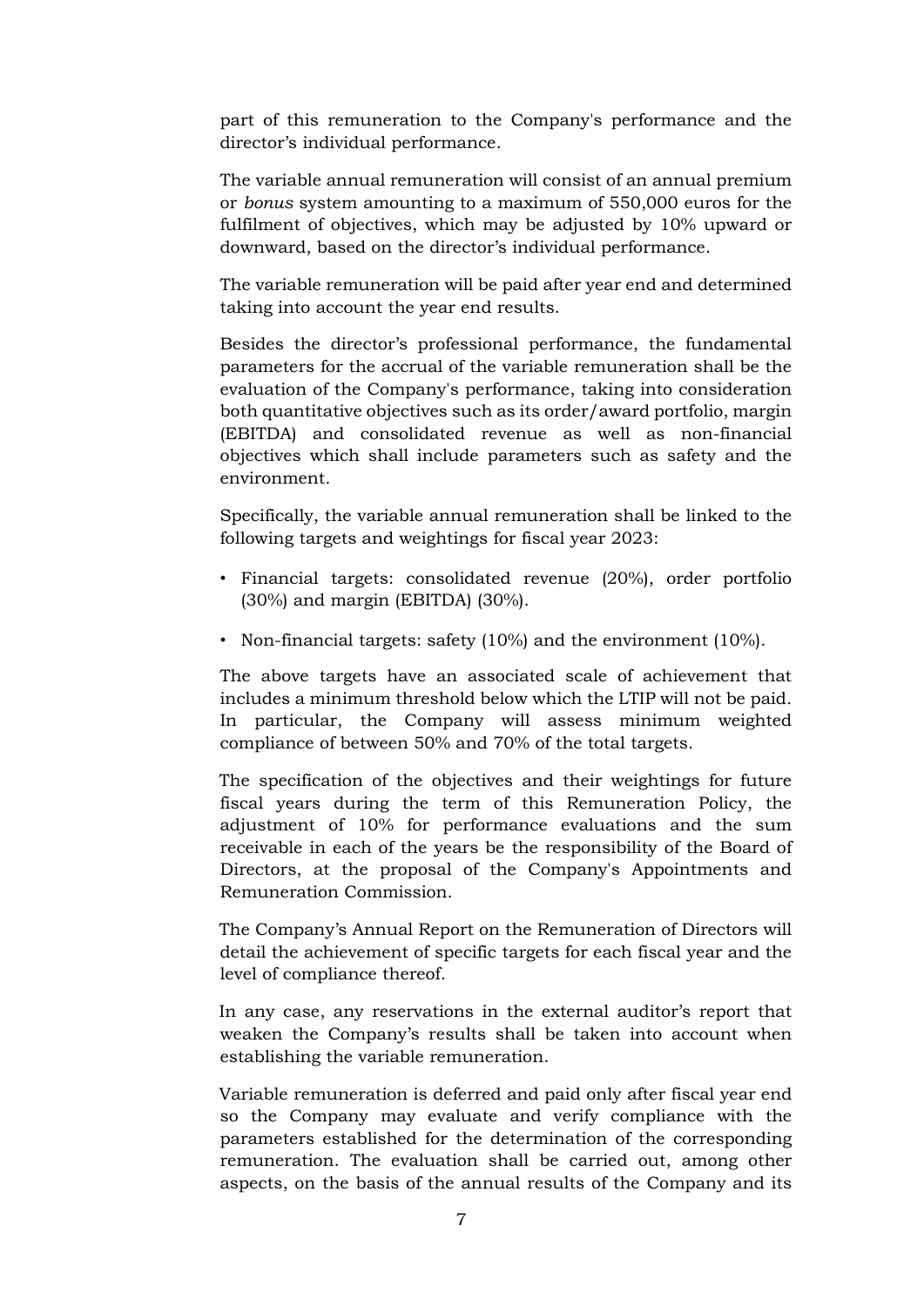consolidated group, which shall be analyzed by the Audit and Control Commission. After such analysis, the Appointments and Remuneration Commission will submit the proposal for variable remuneration to the Board of Directors, which will approve the amount of variable remuneration, if any.

(iii) Long-term variable remuneration with the aim of promoting reciprocal value creation for the Company, its shareholders and beneficiaries, strengthening the commitment of the latter and rewarding the creation of sustainable value for shareholders over the long term.

Thus, executive directors shall be entitled to participate during the term of this Remuneration Policy in any long-term variable remuneration programs in cash, shares or referenced to the value of the share that are approved by the General Meeting, at the proposal of the Board of Directors, following a report from the Appointments and Remuneration Commission.

To this end and following a report in favor by the Appointments and Remunerations Commission, the Company's Board of Directors has agreed to propose a long-term variable compensation plan ("LTIP") for executive directors, applicable under the terms provided for below and forming part of the Policy. This plan shall be applied in accordance with any developments approved by the Board of Directors, where appropriate.

Designed as a long-term incentive or linked to the objectives of the Business Plan, it will allow executive directors, who are the beneficiaries of this Plan, to receive a certain amount in cash.

The LTIP has been designed in accordance with the principle of prudence and has taken into account current trends in comparable companies and the best practices of various actors in the market.

The purpose of the LTIP is to (i) promote reciprocal value creation for the Company, its shareholders and beneficiaries; (ii) guide the management team in achieving the objectives of the business plan; (iii) enhance the dedication and commitment of the beneficiaries in the performance of their duties; (iv) offer incentives for the long-term performance and professional efficiency of the executive directors; and (v) promote the sustainability of the Company for the creation of long-term value.

The LTIP will have a duration of three years, being applicable to fiscal years 2023, 2024 and 2025, and will be paid, if applicable, in fiscal year 2026, after the approval of the annual accounts, and once the Board of Directors has approved the degree of compliance with the established objectives.

The maximum annual cap on the LTIP shall be equal to 75% of the executive directors' fixed annual remuneration.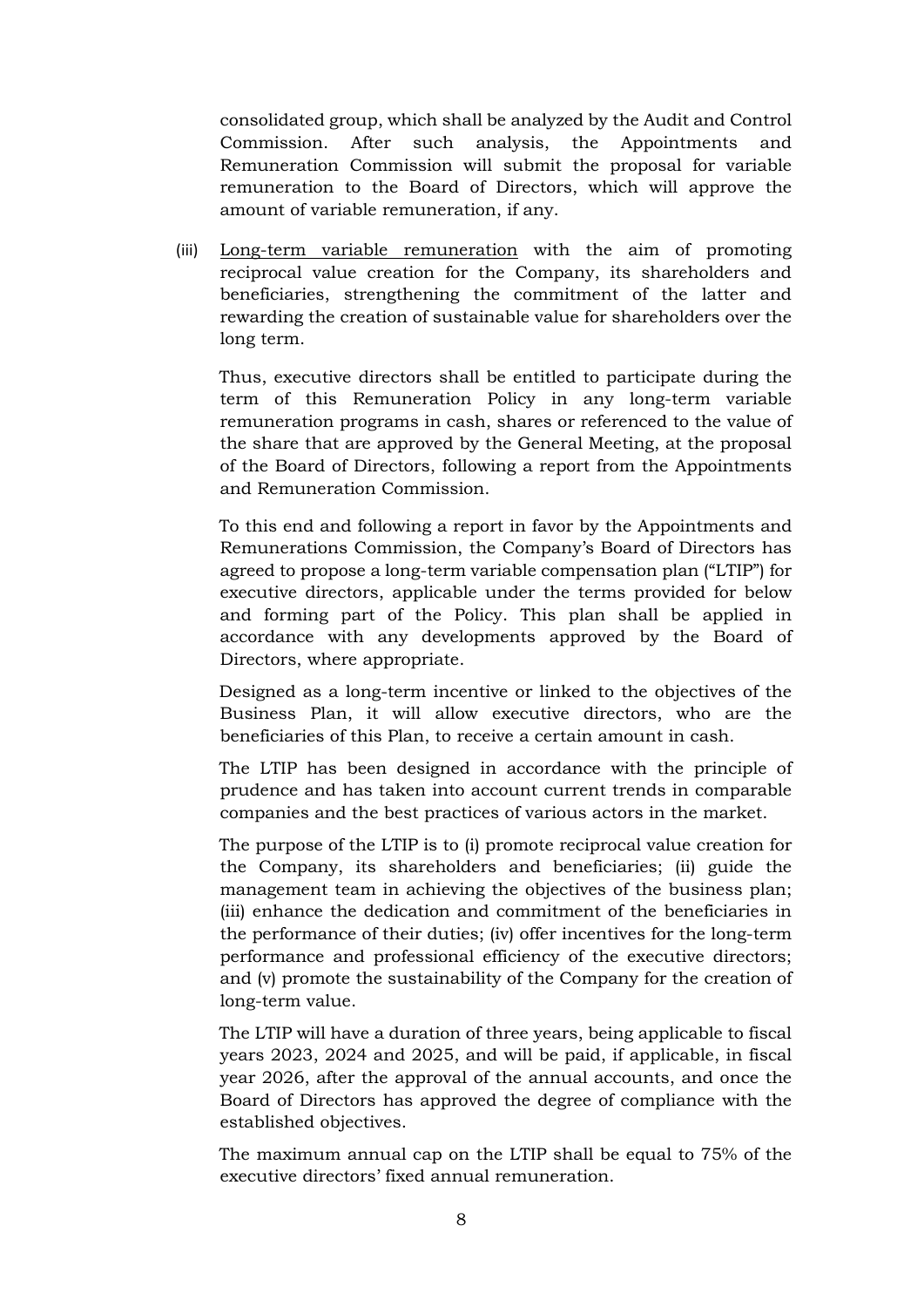The LTIP shall have as key parameters at least two financial objectives representing the long-term value generation and/or profitability of the Company. In particular, the following objectives and weightings shall be taken into account:

- o Total shareholder return in relation to the comparison group (30  $%$ ).
- o Cumulative EBITDA for the period (60%).
- o Qualitative factors linked to the strategic plan (10%).

The above targets have an associated scale of achievement that includes a minimum threshold below which the LTIP will not be paid. In particular, compliance with at least 80% of the EBITDA target shall be required.

The specification of the objectives and their weightings for future fiscal years during the term of this Remuneration Policy shall be the responsibility of the Board of Directors, at the proposal of the Company's Appointments and Remuneration Commission. The Company's Annual Report on the Remuneration of Directors will detail the achievement of specific targets for each fiscal year and the level of compliance thereof.

The payment of the LTIP will be linked to the permanence in the Company, without prejudice to the fact that, in the event of death, disability, retirement, corporate resignation and cases of termination of the business relationship that are not caused by a breach of duties or responsibilities, the executive director will retain the right to receive a part of the LTIP proportional to the time elapsed until the termination. In other cases of termination of the executive director's relationship with the Company, the executive director shall not be entitled to receive any amount derived from the LTIP.

Likewise, in the event of a change in control, when a new shareholder becomes the holder of more than 30% of the Company's voting rights, the beneficiary will retain the right to receive the LTIP as if the objectives had been 100% met.

(iv) A long-term savings scheme linked to retirement, permanent disability in cases of total, long-term and near-total disability, and death, for the purpose of supplementing any public social security benefits.

In particular, executive directors shall be entitled to the Company's general system of social benefits, whereby the Company makes a supplementary contribution to the retirement plan made by the executive director him/herself, the amount of which depends on various factors such as, for example, length of service in the company.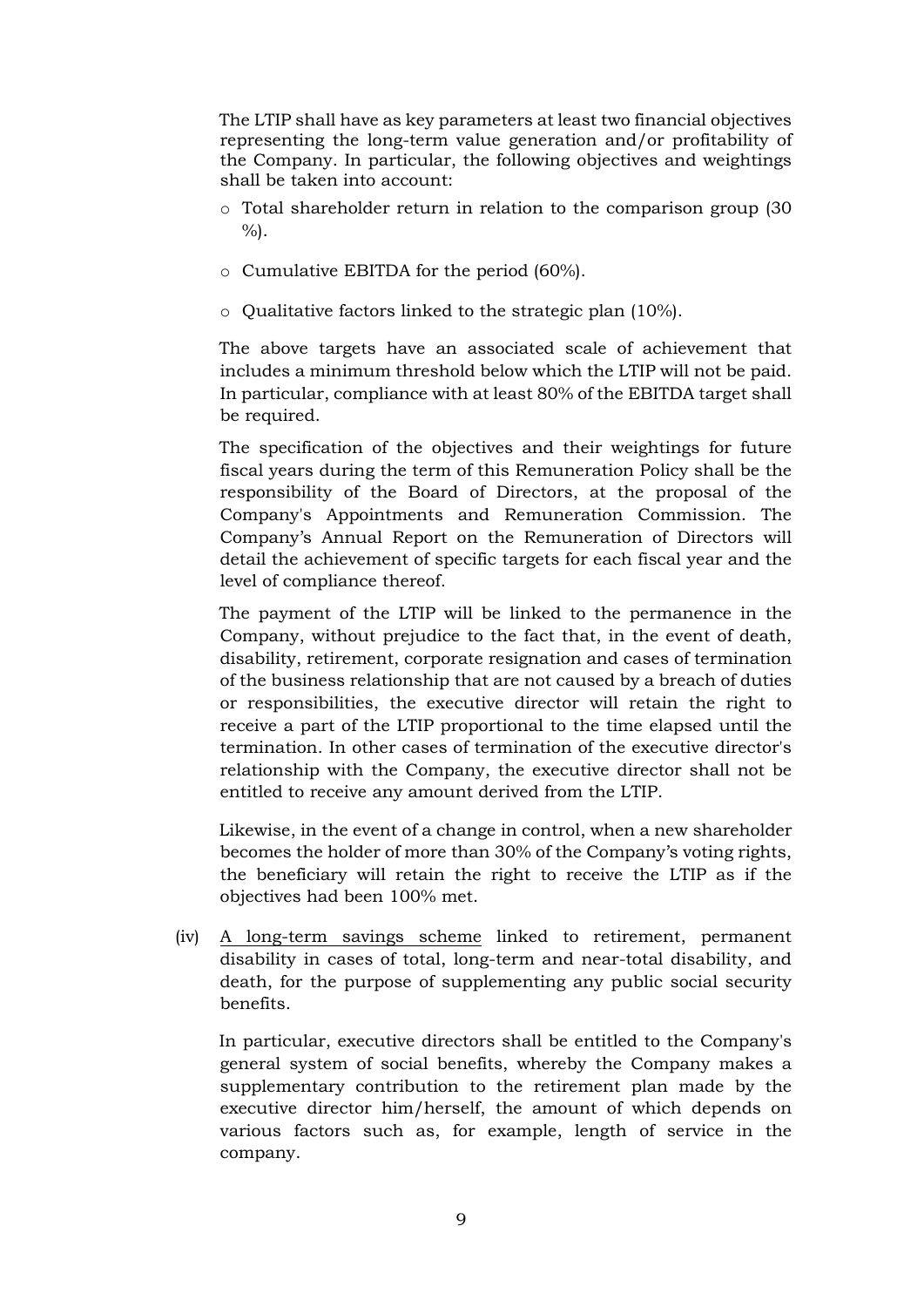Without prejudice to the foregoing, while the Remuneration Policy is in force, executive directors shall have the right to participate in all long-term savings schemes approved at the General Meeting of Shareholders following a proposal by the Board of Directors on the basis of a report by the Appointments and Remuneration Commission.

- (v) An indemnity for early termination and post-contractual noncompete agreement:
	- a. An indemnity for early termination in the event of removal from their position of director or any other form of termination of the legal relationship with the Company that serves as the basis for the remuneration of delegated or executive duties not due to breach attributable to the director, for a maximum amount equivalent to the sum of the last two yearly payments of (a) fixed remuneration, (b) variable remuneration, and (c) amounts received by virtue of any special Social Security agreements that have been signed.
	- b. Post-contractual non-compete agreements: for a period of two years from the termination of the contract with the Company, executive directors may not provide professional services or carry out administrative or managerial duties in companies or entities with a corporate purpose wholly or partially similar to that of the Company unless expressly approved by the Board of Directors upon a proposal from the executive director.

Financial compensation for this post-contractual non-compete agreement will be understood to be included in the indemnity for termination of the contract described in paragraph a) above.

- (vi) A welfare benefit consisting of a life and accident policy within the framework of the conditions in force under the collective policy taken out by the Company for all its employees:
	- a. Life insurance: the insured capital for death or long-term permanent disability shall be the sum of two annual payments of the fixed annual renumeration the directors who perform delegated or executive duties shall have the right to receive.
	- b. Accident insurance: the insured capital for death or long-term disability due to an accident shall be the sum of four annual payments of the fixed annual renumeration the directors who perform delegated or executive duties shall have the right to receive.
- (vii) A company vehicle which Técnicas Reunidas will assign along with a parking spot near his/her offices for remaining with the Company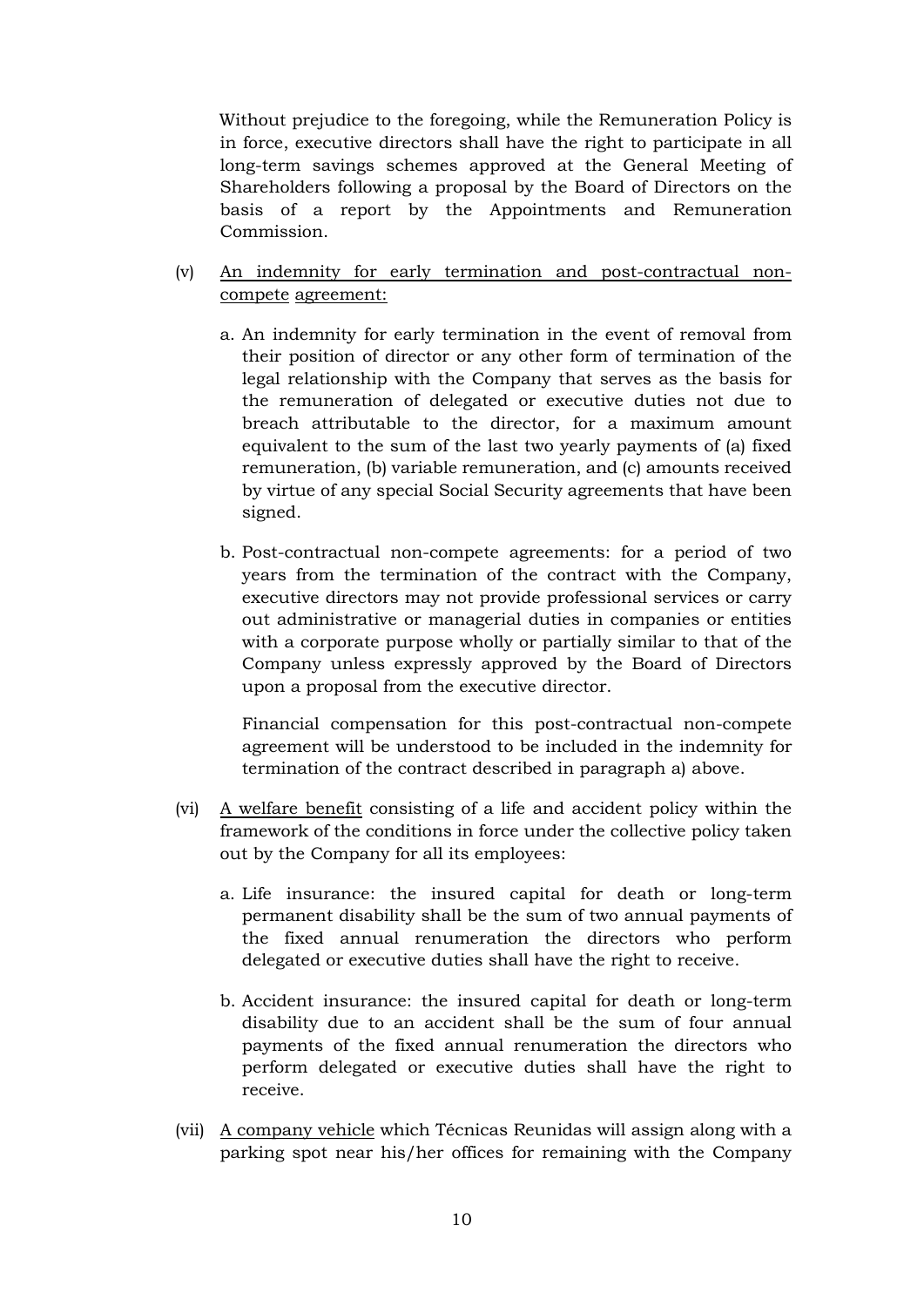and in accordance with the corporate policy. The Company will pay all expenses inherent to the use of the vehicle and said parking spot.

The receipt of the variable remuneration indicated in points (ii) and (iii) above shall require compliance with the conditions established on this matter by Order PCM/679/2020, of 23 July and, as a result, the reimbursement by the Company of 75% of the temporary public aid received by Técnicas Reunidas chargeable to the Fund to Support the Solvency of Strategic Companies. Once said reimbursement is made the directors performing executive duties within the Company may receive the variable remuneration established in this Remuneration Policy. All of the foregoing will be reported in detail in the Annual Report on the Remuneration of Directors.

#### <span id="page-10-0"></span>**VI. BASIC CONDITIONS OF CONTRACTS FOR DIRECTORS WITH DELEGATED OR EXECUTIVE DUTIES**

Pursuant to the provisions of article 249.4 LSC, all of the items of remuneration comprising the remuneration for a director with delegated or executive duties as well as the basic conditions for the performance of their duties must be written in a contract that must be signed by the Company and the director. All such contracts must be previously approved by the Board of Directors by a majority of two-thirds of the members with the director in question abstaining. A Director may not receive any remuneration of any kind for the performance of executive functions, the quantities or concepts of which are not provided for in said contract.

The basic conditions of contracts signed by the Company and directors with delegated or executive duties include the following, among others:

- (i) Remuneration: the executive directors' contracts include the remuneration package they are entitled to receive for the performance of their delegated or executive duties.
- (ii) Indefinite term: contracts for directors with delegated or executive duties shall be subject to indefinite terms.
- (iii) Advance notice periods: contracts for directors with executive duties shall establish a period of three months advance notice for situations where both the Company as well as the Director wish to terminate the contract without just cause.
- (iv) An indemnity for early termination: a maximum amount equivalent to the sum of the last two yearly payments of (a) fixed remuneration, (b) variable remuneration, and (c) amounts received by virtue of any special Social Security agreements that have been signed.
- (v) Post-contractual non-compete clause: for a period of two years from the termination of the contract with Técnicas Reunidas, executive directors must not enter into competition with the Company under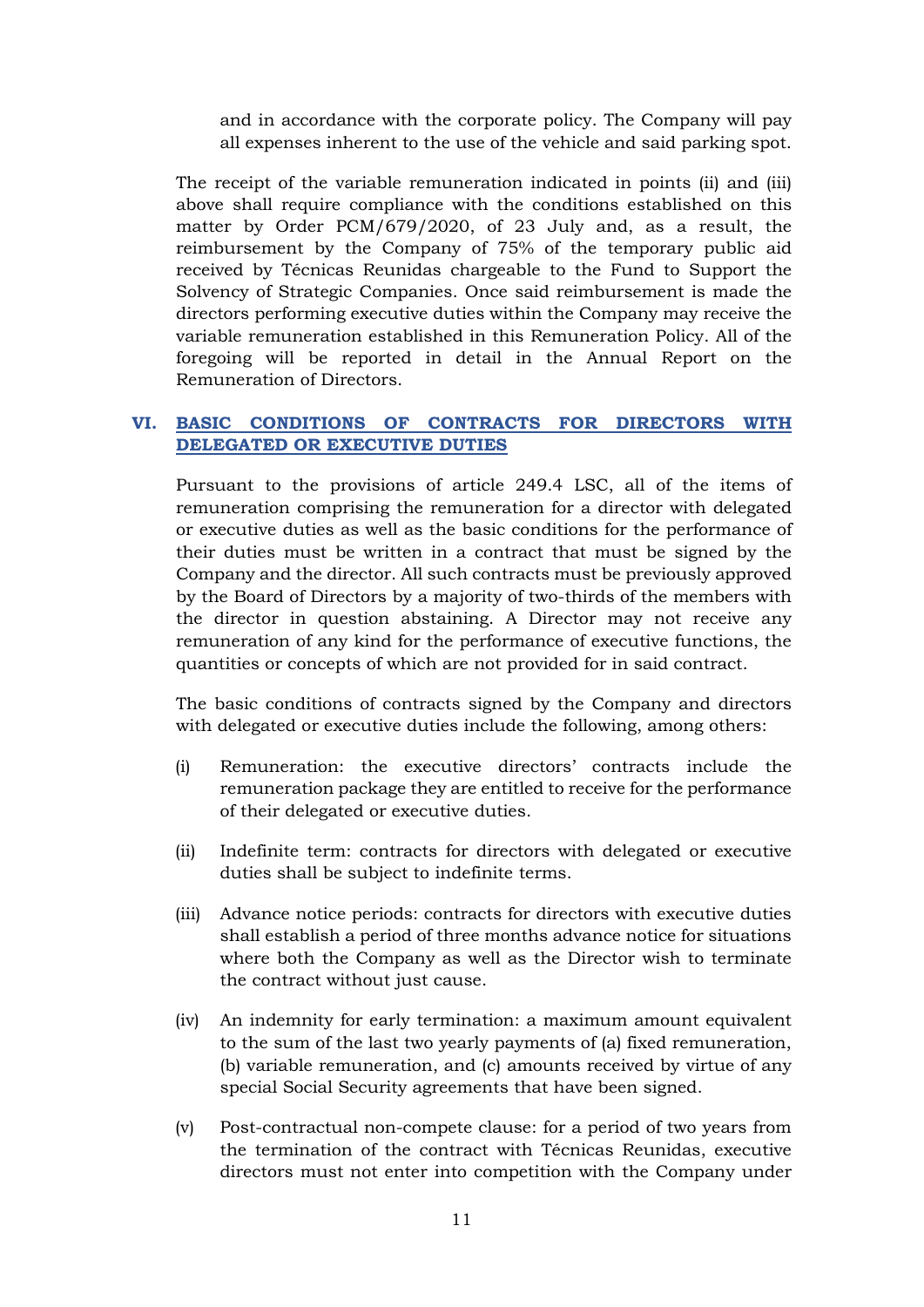the terms described above. Financial compensation for this postcontractual non-compete agreement will be understood to be included in the indemnity for termination of the contract described in paragraph (iii) above.

- (vi) Non-compete clause: the executive directors' relationships with the Company are exclusive and therefore, said individuals must not provide services to other entities during the term of their contract unless expressly authorized to do so by the Board of Directors upon a proposal from the executive director, with the exception of any positions held in other companies in the Técnicas Reunidas Group.
- (vii) Duty of confidentiality: executive directors must ensure that any information, data, reports or background knowledge acquired in the performance of their duties are kept confidential, and this confidentiality must be maintained even when no longer in such office.

#### <span id="page-11-0"></span>**VII. CONTRIBUTION OF THE REMUNERATION POLICY TO THE COMPANY'S LONG-TERM SUSTAINABILITY, INTERESTS AND STRATEGY**

As already mentioned, the profitability and sustainability of the Company and its Group is one of the principles underlying the Técnicas Reunidas Remuneration Policy.

To this end and in particular, the Policy is aimed at providing long-term incentives for the sustainable achievement of results and alignment with the interests of the shareholders and all Técnicas Reunidas stakeholders.

Particularly and in relation to the creation of sustainable value, the Company's Sustainability Policy sets forth the principle of establishing general remuneration policies for directors and management linked to the achievement of said goals and, to this end, the Company provides complete and itemized information on the connection between directors' and management's remuneration and environmental, safety and health and any other goal related to sustainability.

Pursuant to the foregoing, the remuneration for executive directors shall encourage their professional performance and results and reward longterm value creation. In particular, the variable components of the remuneration for executive directors shall be linked to preset and measurable criteria which consider the risk faced in order to get results, promote the Company's sustainability and shall be configured on the basis of a balance between compliance with short-term, medium-term and longterm goals in a way that it does not derive simply from isolated, occasional or extraordinary events or the general evolution of the markets or Company's sector of business.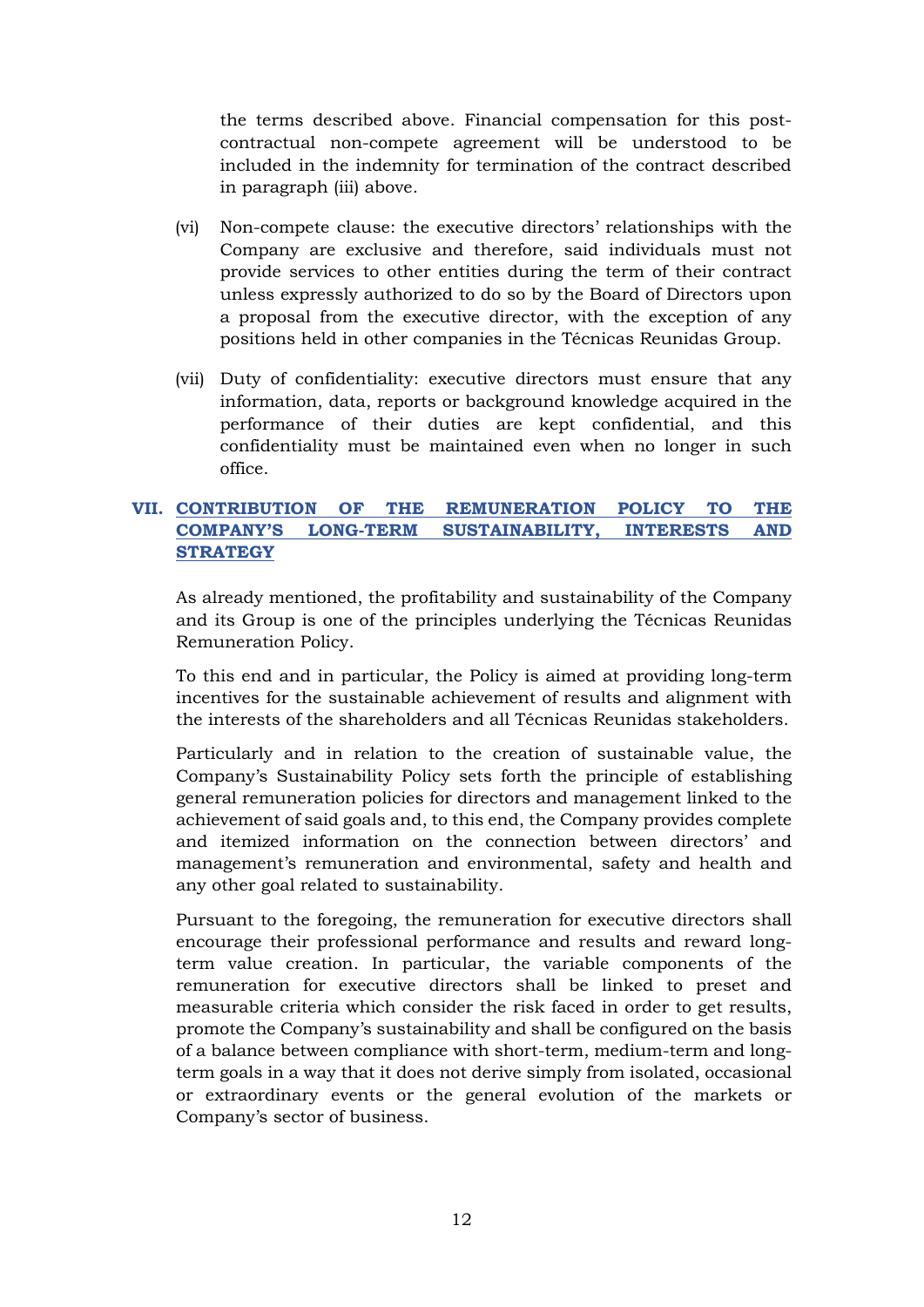#### <span id="page-12-0"></span>**VIII. LINK BETWEEN THE POLICY AND THE REMUNERATION AND EMPLOYMENT CONDITIONS FOR TÉCNICAS REUNIDAS EMPLOYEES**

Técnicas Reunidas has established a remuneration scheme through which it offers all of its professionals (including Directors, management and all other employees) a fair level of remuneration in line with the job market conditions.

Thus, the Company seeks to retain talent and motivate all of its professionals meaning the establishment of remuneration for employees, whether management or non-management, is based on criteria related to their position, duties, competencies, professional performance and degree of responsibility. Based on these criteria, the Company maintains on all levels what it considers to be a fair and reasonable remuneration scheme. To this end, the conditions of remuneration and employment of the Company's employees have been taken into account to the extent possible when establishing the remuneration conditions for the Directors in this Remuneration Policy.

This is because Técnicas Reunidas promotes the professional and personal development of all of its employees, ensuring equal opportunities through its action policies. As part of its efforts to do so, Técnicas Reunidas shall maintain a rigorous and objective professional selection program based solely on the candidates' professional, academic and personal merits and Técnicas Reunidas needs so as to promote a merit-based corporate culture.

#### <span id="page-12-1"></span>**IX. REMUNERATION POLICY APPLICABLE TO NEW DIRECTORS**

If new non-executive members join the Board of Directors while this Policy continues to be in effect, the remuneration scheme described in section IV above shall apply to them.

At the same time, the remuneration scheme described above shall be applicable to any director who may be designated to perform delegated or executive duties at any time while this Policy continues to be in effect.

For these purposes, the proposal by the Appointments and Remunerations Commission to the Board of Directors shall particularly take into consideration the duties assigned, the responsibilities undertaken, the candidate's professional experience, the market remuneration for the same position and any other details deemed important when determining the items and sums of the remuneration scheme applicable, where appropriate, to the new executive director. All of this will be duly reflected in the corresponding contract to be signed by and between the Company and the new executive director.

The inclusion of new directors as well as their specific remuneration packages during their first year as director shall be disclosed in the corresponding Annual Report on the Remuneration of Directors. In addition, any modification or new Directors' Remuneration Policy